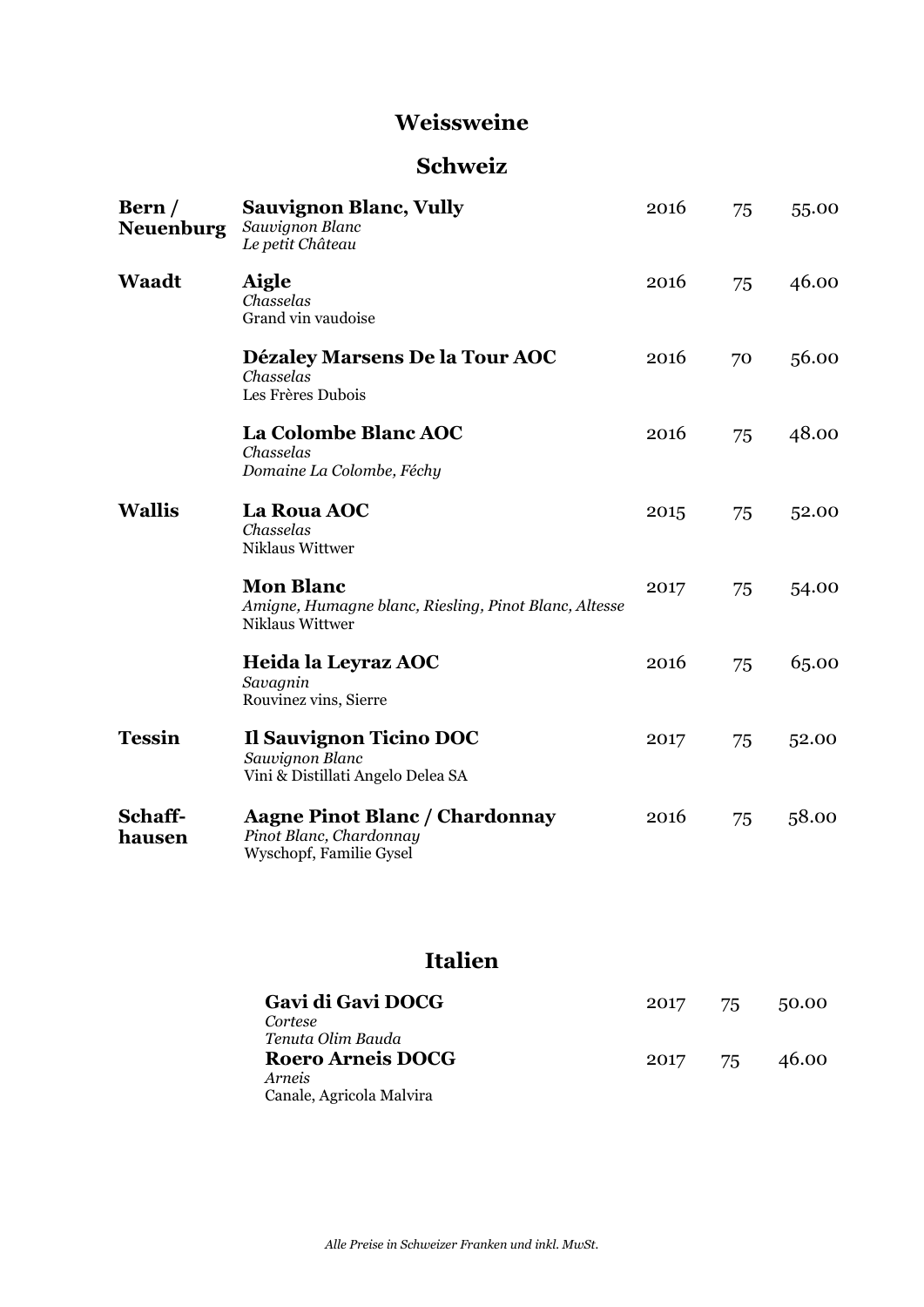# **Frankreich**

| <b>Burgund</b>   | Montany 1er cru AC<br>«Vieux Château»<br>Chardonnay<br>Domaine Jean-Marc Boillot, Pommard | 2013 | 75 | 74.00 |
|------------------|-------------------------------------------------------------------------------------------|------|----|-------|
|                  | <b>Meursault AOC</b><br>Chardonnay<br>Henri Boillot, Côte de Beaume                       | 2012 | 75 | 98.00 |
|                  | Chablis Fourchaumes 1er cru AOC<br>Chardonnay<br>Louis Jadot                              | 2014 | 75 | 68.00 |
| Loire            | <b>Sancerre</b><br>Sauvignon Blanc<br>Hubert Brochard                                     | 2015 | 75 | 62.00 |
|                  | <b>Poully Fumé</b><br>Sauvignon Blanc<br><b>Hubert Brochard</b>                           | 2013 | 75 | 62.00 |
|                  | Österreich                                                                                |      |    |       |
|                  | Grüner Veltliner «Wechselberg»<br>Grüner Veltliner<br>Weingut Johann Topf, Kamptal        | 2016 | 75 | 52.00 |
|                  | <b>Spanien</b>                                                                            |      |    |       |
|                  | <b>Ses Nines Selecció DO</b><br>Prensal Blanc, Chardonnay, Muscat<br>Celler Tianna Negre  | 2016 | 75 | 78.00 |
|                  | Rosé<br><b>Schweiz</b>                                                                    |      |    |       |
| <b>Neuenburg</b> | <b>Eil de Perdrix Rosé AOC</b><br>Pinot Noir                                              | 2017 | 75 | 48.00 |

Domaine de Chambleau, Colombier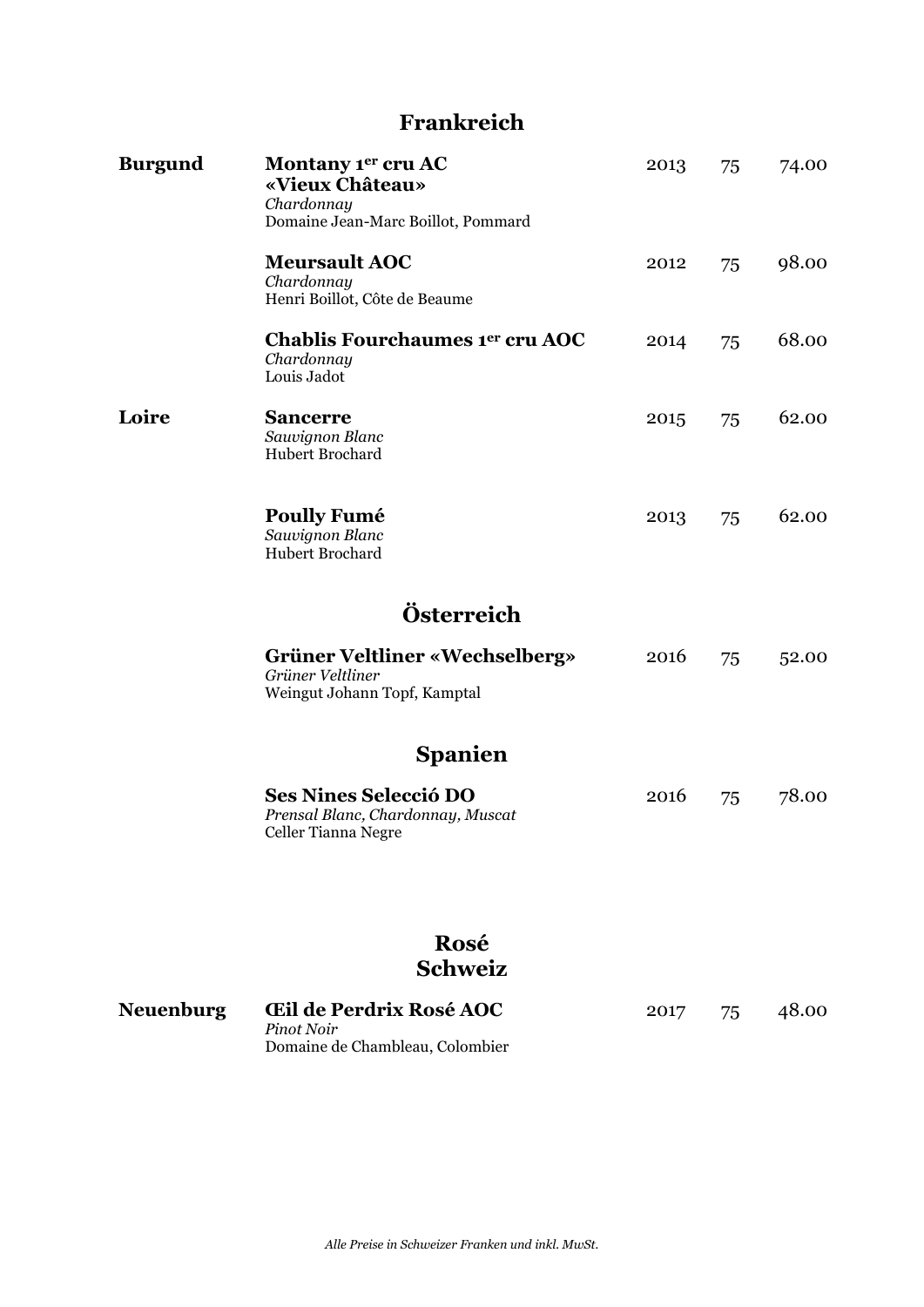### **Rotweine Schweiz**

| Bern/<br><b>Neuenburg</b> | <b>Syrah Vully</b><br>Syrah<br>Le Petite Château                                                        |      | 70 | 65.00 |
|---------------------------|---------------------------------------------------------------------------------------------------------|------|----|-------|
| <b>Waadt</b>              | <b>Epesses</b><br>Pinot Noir<br>Riem, Daepp & Co                                                        | 2016 | 70 | 48.00 |
|                           | <b>St. Saphorin rouge AOC</b><br><b>Cuvée Louis</b><br>Pinot Noir, Merlot<br>Louis Bovard               | 2015 | 70 | 65.00 |
| <b>Wallis</b>             | La Colombe Humagne Rouge AOC<br>Humagne Rouge<br>Niklaus Wittwer                                        | 2016 | 75 | 58.00 |
|                           | <b>Mon Rouge AOC</b><br>Gamay, Pinot Noir, Merlot, Humagne Rouge,<br>Syrah, Cornalin<br>Niklaus Wittwer | 2017 | 75 | 57.00 |
| <b>Tessin</b>             | <b>Tracce di Sassi</b><br>Merlot<br>Meroni, Biasca                                                      |      | 75 | 95.00 |
| Graubünden                | <b>Maienfelder</b><br>Pinot Noir<br>Cottinelli, Malans                                                  | 2017 | 75 | 54.00 |
| <b>Schaffhausen</b>       | <b>Pinot Noir Barrique Aagne AOC</b><br><b>Pinot Noir</b><br>Wyschopf, Familie Gysel                    | 2015 | 75 | 64.00 |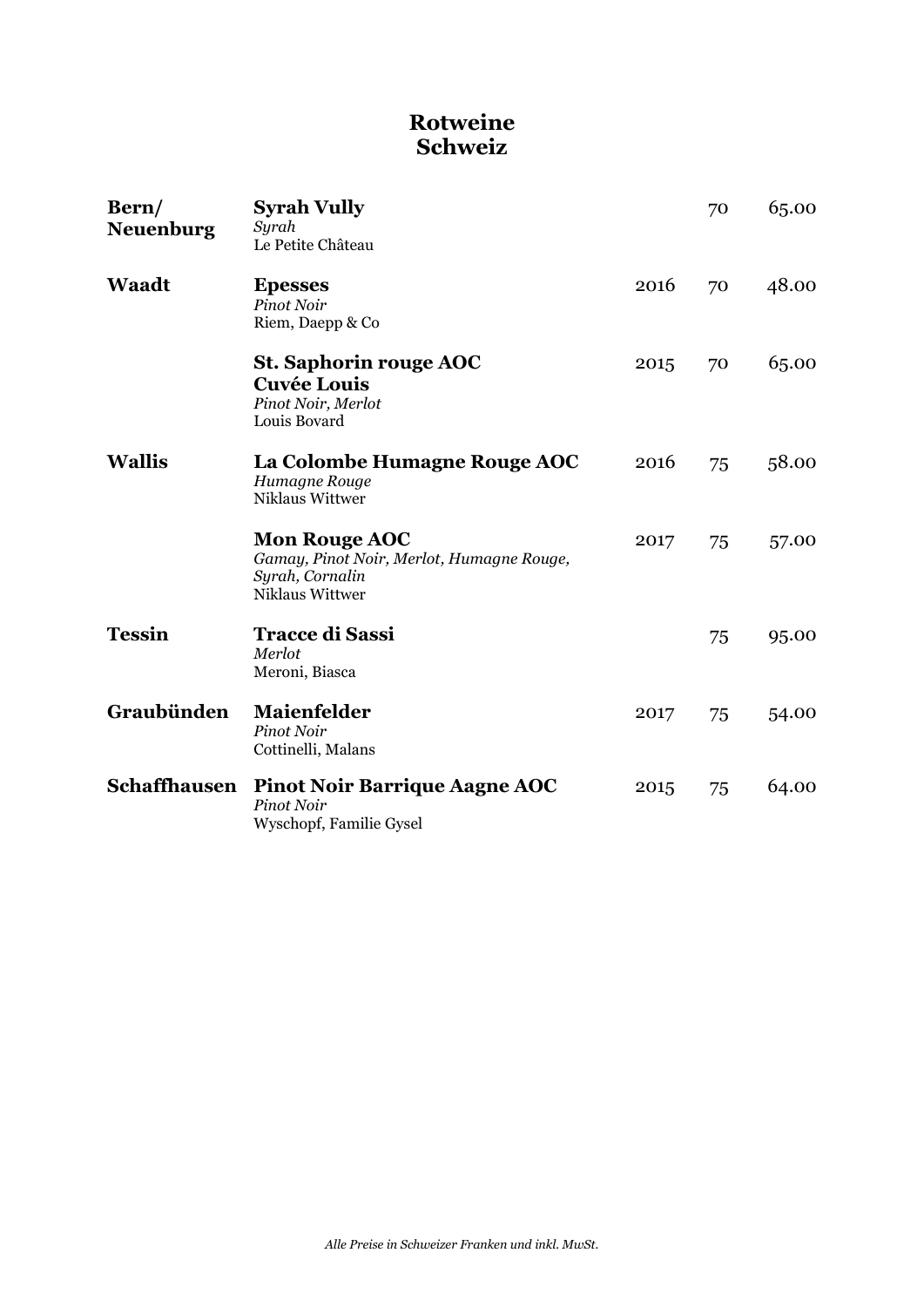## **Italien**

| Piemont        | Dolcetto d'Alba DOC<br>Dolcetto<br>Cigliuti Renato                                                      | 2015 | 75 | 48.00  |
|----------------|---------------------------------------------------------------------------------------------------------|------|----|--------|
|                | Barbera d'Alba DOC<br>Serraboella<br>Barbera<br>Cigliuti Renato                                         | 2015 | 75 | 56.00  |
|                | <b>Barolo Bussia</b><br>Nebbiolo<br>Parusso Armando                                                     | 2013 | 75 | 136.00 |
| <b>Toskana</b> | <b>Aione IGT</b><br>Sangiovese, Cab. Sauvignon, Cab. Franc<br>Podere L'AIONE, Montecatini               | 2012 | 75 | 59.50  |
|                | <b>Etico IGT</b><br>Merlot, Petit Verdot Cab. Sauvignon,<br>Cab. Franc<br>Podere L'AIONE, Montecatini   | 2008 | 75 | 75.00  |
|                | <b>Salve IGT</b><br>Sangiovese<br>Podere L'AIONE, Montecatini                                           | 2008 | 75 | 88.00  |
|                | <b>Terso IGT</b><br>Pugnitello<br>Podere L'AIONE, Montecatini                                           | 2012 | 75 | 125.00 |
|                | <b>Quinto IGP</b><br>Merlot, Petit Verdot Cab. Sauvignon, Cab. Franc<br>Riem, Daepp & Co./Val di Cecina | 2019 | 75 | 42.00  |
|                | Vino Nobile di Montepulciano<br>Sangiovese<br>Avignonesi                                                | 2014 | 75 | 68.00  |
|                | <b>Chianti Classico Riserva DOCG</b><br>Sangiovese<br>Castello Di Volpaia                               | 2014 | 75 | 64.00  |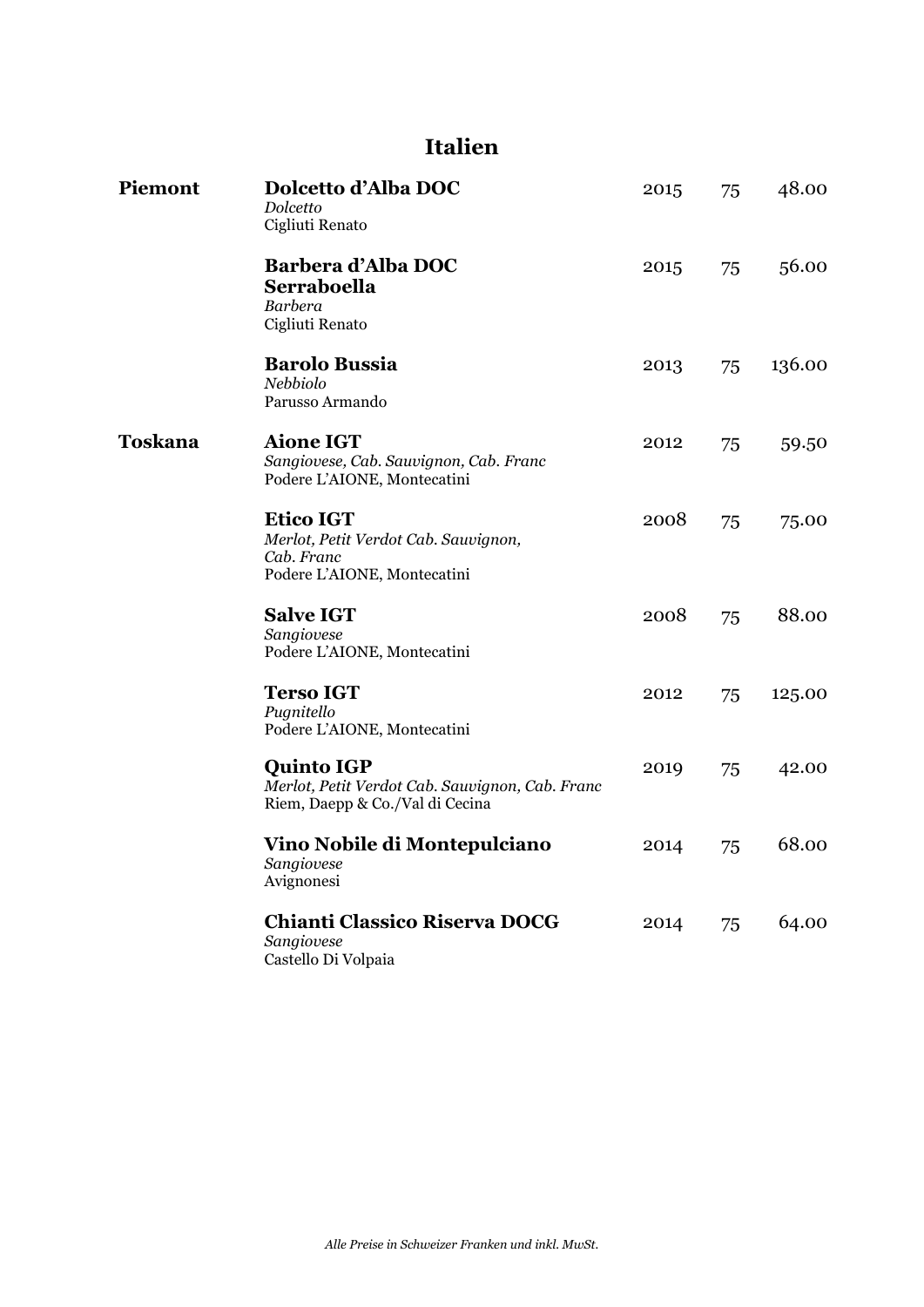| <b>Venetien</b>            | Ripasso Valpolicella DOC<br><b>Classico Superiore</b><br>Corvina, Molinara, Rondinella<br>Speri | 2016 | 75 | 53.00  |
|----------------------------|-------------------------------------------------------------------------------------------------|------|----|--------|
|                            | <b>Amarone DOC Classico «Voxius»</b><br>Corvina, Molinara, Rondinella<br>Corteforte             | 2012 | 75 | 74.00  |
| <b>Apulien</b>             | <b>Condrella Negroamaro Primitivo</b><br><b>Puglia IGP</b><br>Negroamaro Primitivo              | 2016 | 75 | 46.00  |
| <b>Sardinien</b>           | Cannonau di Sardegna DOC<br>Cannonau<br>Masone Mannu                                            | 2016 | 75 | 50.00  |
|                            | <b>Spanien</b>                                                                                  |      |    |        |
| Ribera del<br><b>Duero</b> | <b>Ferratus DO</b><br>Tempranillo<br>Bodegas Cuevas Jimenez                                     | 2016 | 75 | 56.00  |
|                            | Valbuena 5 Ano<br>Tempranillo, Merlot, Cab. Sauvignon<br>Bodegas Vega Sicilia                   | 2013 | 75 | 195.00 |
| Rioja                      | Viña Alberdi Rioja DOCa<br>Tempranillo<br>La Rioja Alta SA                                      | 2014 | 75 | 56.00  |
|                            | <b>Portugal</b>                                                                                 |      |    |        |

| Douro | <b>Duas Quintas Tinto Riserva</b>    | 2015 | 75 | 75.00 |
|-------|--------------------------------------|------|----|-------|
|       | Touriga Nacional, Touriga Francesca, |      |    |       |
|       | Tinta Roriz                          |      |    |       |
|       | Ramos Pinto                          |      |    |       |